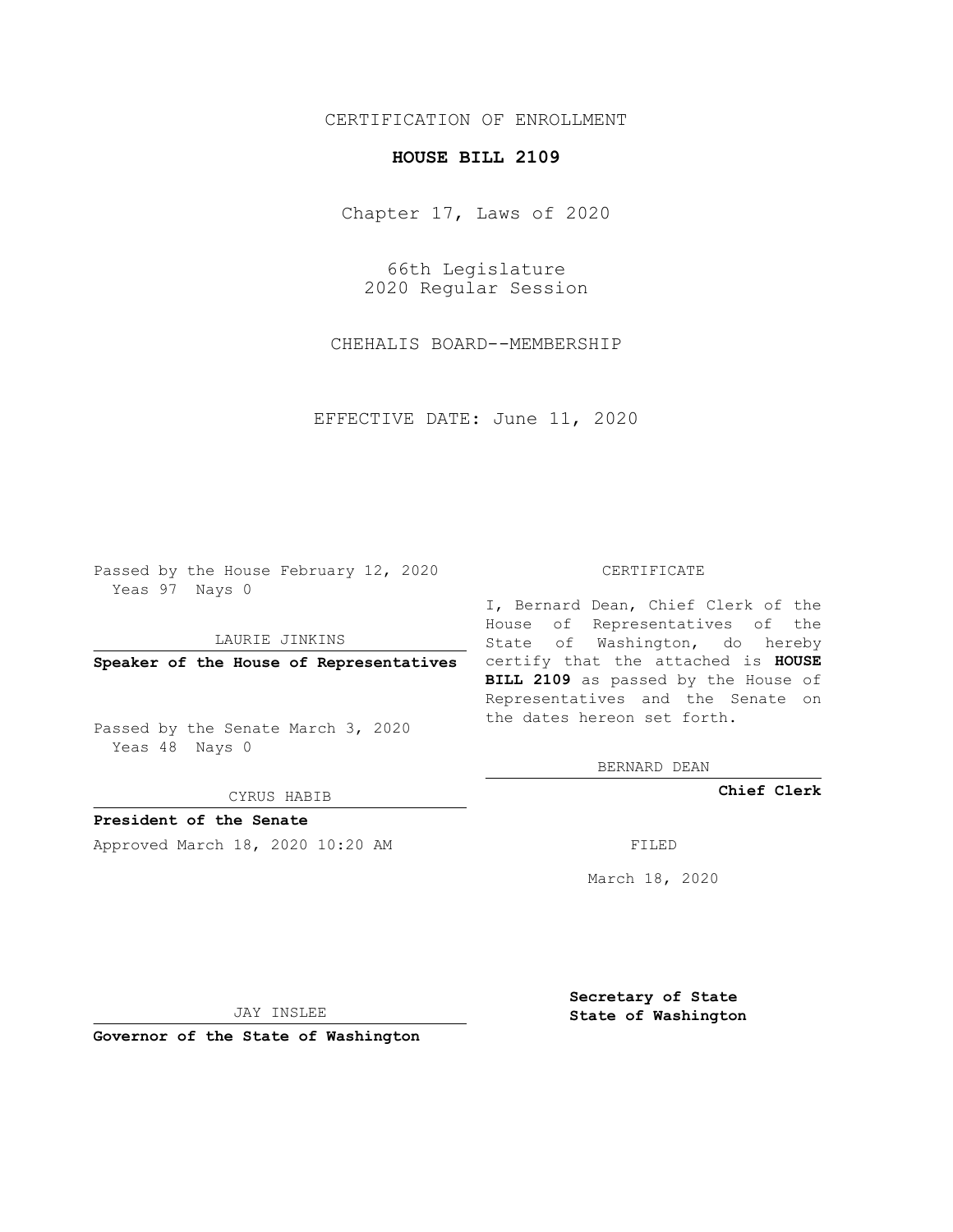## **HOUSE BILL 2109**

Passed Legislature - 2020 Regular Session

**State of Washington 66th Legislature 2019 Regular Session**

**By** Representative Blake

Read first time 02/22/19. Referred to Committee on Rural Development, Agriculture, & Natural Resources.

1 AN ACT Relating to membership of the Chehalis board; and amending 2 RCW 43.21A.731.

3 BE IT ENACTED BY THE LEGISLATURE OF THE STATE OF WASHINGTON:

4 **Sec. 1.** RCW 43.21A.731 and 2017 c 27 s 1 are each amended to 5 read as follows:

6 (1) The Chehalis board is created consisting of seven voting 7 members.

 (2)(a) Four members of the board must be voting members who are appointed through the governor. The governor shall invite the Confederated Tribes of the Chehalis Reservation and the Quinault 11 Indian Nation to each designate a voting member of the board, each of 12 which may also designate a voting alternate member of the board. In 13 addition, the governor shall appoint two members of the board, subject to confirmation by the senate. Three board members must be selected by the Chehalis basin flood authority. No member may have a direct financial interest in the actions of the board. The governor shall appoint one of the flood authority appointees as the chair. The voting members of the board must be appointed for terms of four years, except that one member appointed by the governor and one member appointed by the flood authority initially must be appointed for terms of two years, and one member appointed by the governor and